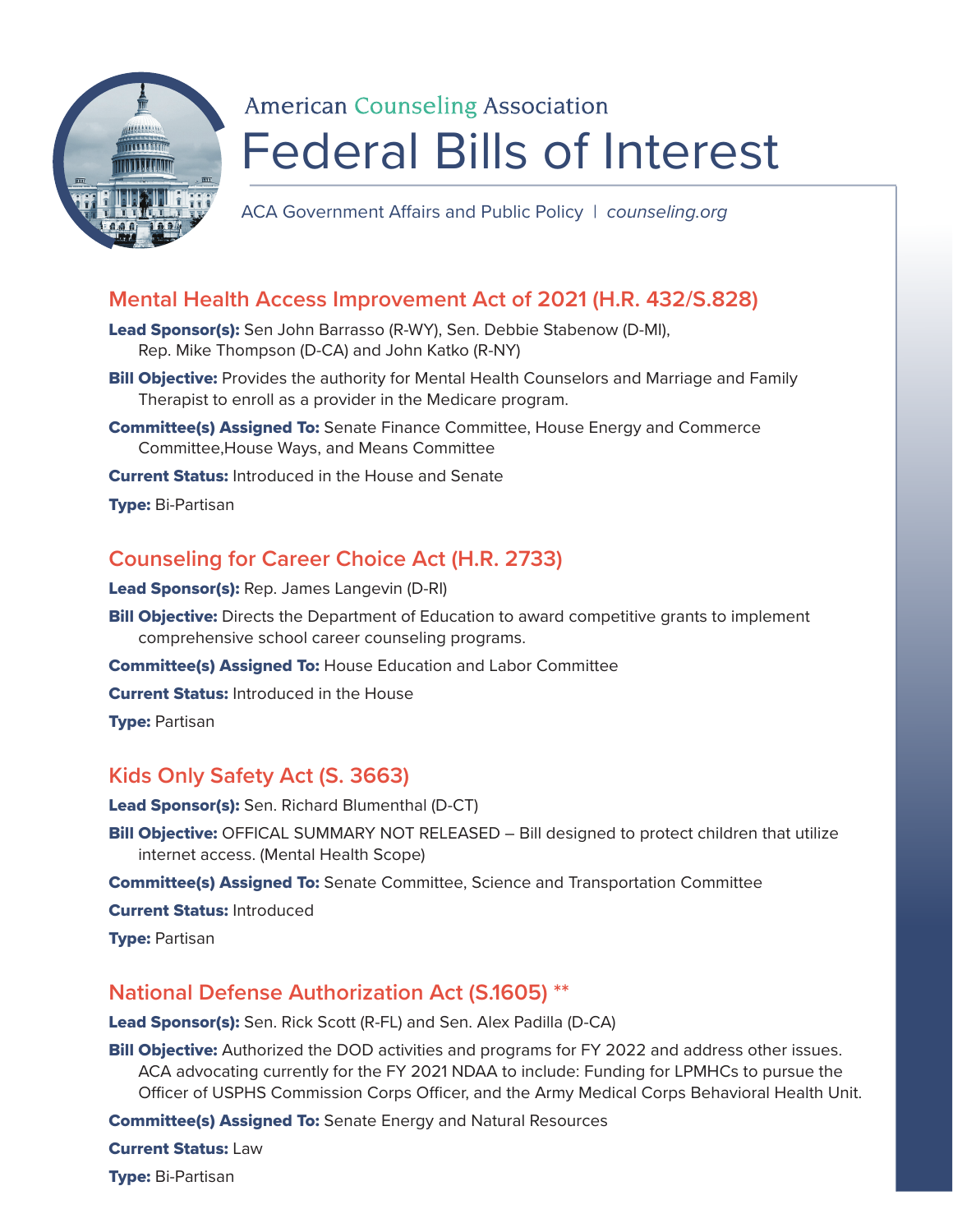# Federal Bills of Interest

### **Improving Senior's Timely Access to Care Act of 2021 (H.R. 3173/S. 3018)**

- Lead Sponsor(s): Rep. Suzan DelBane (D-WA), Rep. Mike Kelly (R-PA), Sen. Roger Marshall (R-KS) and Sen. Kristen Sinema (D-AZ)
- **Bill Objective:** Establishes an electronic prior authorization program that meets specific standards, including the ability to provide real-time decisions in response to request for items and routine services.
- **Committee(s) Assigned To:** House Ways and Means Committee, House Energy and Commerce Subcommittee on Health, Senate Finance Committee

Current Status: Introduced

**Type: Bi-Partisan** 

### **Ann Westin Legacy Act (H.R.7249/S.3866)**

- Lead Sponsor(s): Rep. Doris Matsui (D-CA), Rep. David McKinley (R-WV), Sen. Amy Klobuchar (D-MN) and Sen. Shelley Capito (R-WV)
- **Bill Objective:** Amends the Public Health Service Act to provide education and training on eating disorders for health care providers and communities.
- **Committee(s) Assigned To:** House Energy and Commerce, Senate Health, Education, Labor, and Pensions (HELP)

Current Status: Introduced

**Type: Bi-Partisan** 

## **TRIUMPH for New Moms Act of 2021 (S.2779/H.R. 4217)**

Lead Sponsor(s): Sen. Margaret Hassan (D-NH), Sen. Thomas Tillis (R-NC), Rep. Nanette Barragan (D-CA) and Rep. Larry Buschon (R-IN)

**Bill Objective:** Establish a temporary task force to address Maternal Mental Health needs.

**Committee(s) Assigned To:** Senate Health, Education, Labor, and Pensions (HELP)

Current Status: Introduced

**Type: Bi-Partisan** 

# **Compacts, Access, and Responsible Expansion for Mental Health Professionals Act (H.R. 6076/S. 4058)**

Lead Sponsor(s): Rep. Joe Neguse (D-CO), Rep. Brian Fitzpatrick (R-PA) and Sen. Angus King (I-ME)

- **Bill Objective:** Establishes grant program to promote interstate licensure compacts for mental health professionals. Incentivize mental health professionals to practices in compact states and develop or maintain interstate compact commissions. (ACA introduced/developed the compact commission language)
- **Committee(s) Assigned To: House Energy and Commerce Committee**

Current Status: Introduced

**Type:** Bi-Partisan in the House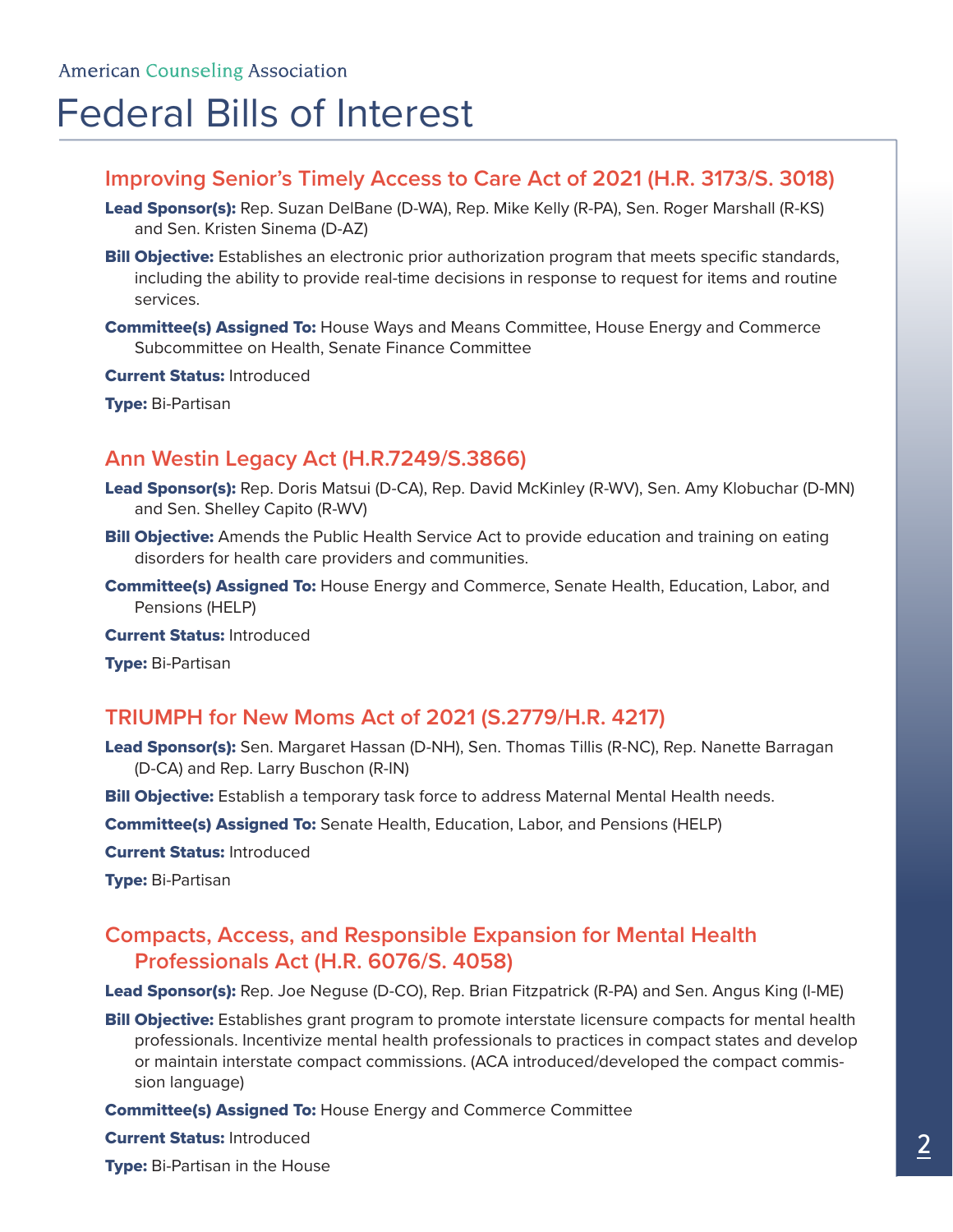# Federal Bills of Interest

# **Hate Crimes Commission Act of 2021 (H.R. 1834)**

- Lead Sponsor(s): Rep. Raja Krishnamoorthi (D-IL), Rep. Jefferson Van Drew (R-NJ) and Sen. Kirsten Gillibrand (D-NY)
- **Bill Objective:** Establishes and U.S. Commission on Hate Crimes.
- **Committee(s) Assigned To: House Judiciary Subcommittee, Civil Rights and Civil Liberties** (terrorism and homeland security)

Current Status: Introduced

**Type:** Bi-Partisan in the House

### **Student Mental Health Helpline Act of 2021 (H.R. 5235)**

Lead Sponsor(s): Rep. Marie Newman (D-IL) and Rep. Chris Stewart (R-UT)

**Bill Objective**: Authorizes grants to support student mental health and safety helpline through the Substance Abuse and Mental Health Services Administration.

**Committee(s) Assigned To: House Energy and Commerce Subcommittee on Health** 

Current Status: Introduced

**Type:** Bipartisan in the House

## **George Floyd Justice in Policing Act of 2021 (H.R. 1280)**

Lead Sponsor(s): Rep. Karen Bass (D-CA)

- **Bill Objective:** Addresses policies and issues regarding policing practices and law enforcement accountability.
- **Committee(s) Assigned To: Senate Judiciary**
- **Current Status:** Introduced (7 related bills under different titles in the House and Senate)

**Type: Partisan** 

## **Immigrants' Mental Health Act of 2021 (H.R.2480/ S. 1100)**

Lead Sponsor(s): Rep. Grace Napolitano (D-CA) and Sen. Jeff Merkley (D-OR)

- **Bill Objective:** Directs Customs and Border Protection (CBP) to take steps to address mental health issues among immigrants and CBP agents and officers. (trauma-informed approach, manage work related stress and psychological issues, identify mental health issues and risk factors in immigrants and refugees.)
- **Committee(s) Assigned To:** House Judiciary Subcommittee on Immigration and Citizenship, House Homeland Security Subcommittee on Border Security, Facilitation and Operations, Senate Homeland Security and Government Affairs

Current Status: Introduced

**Type: Partisan**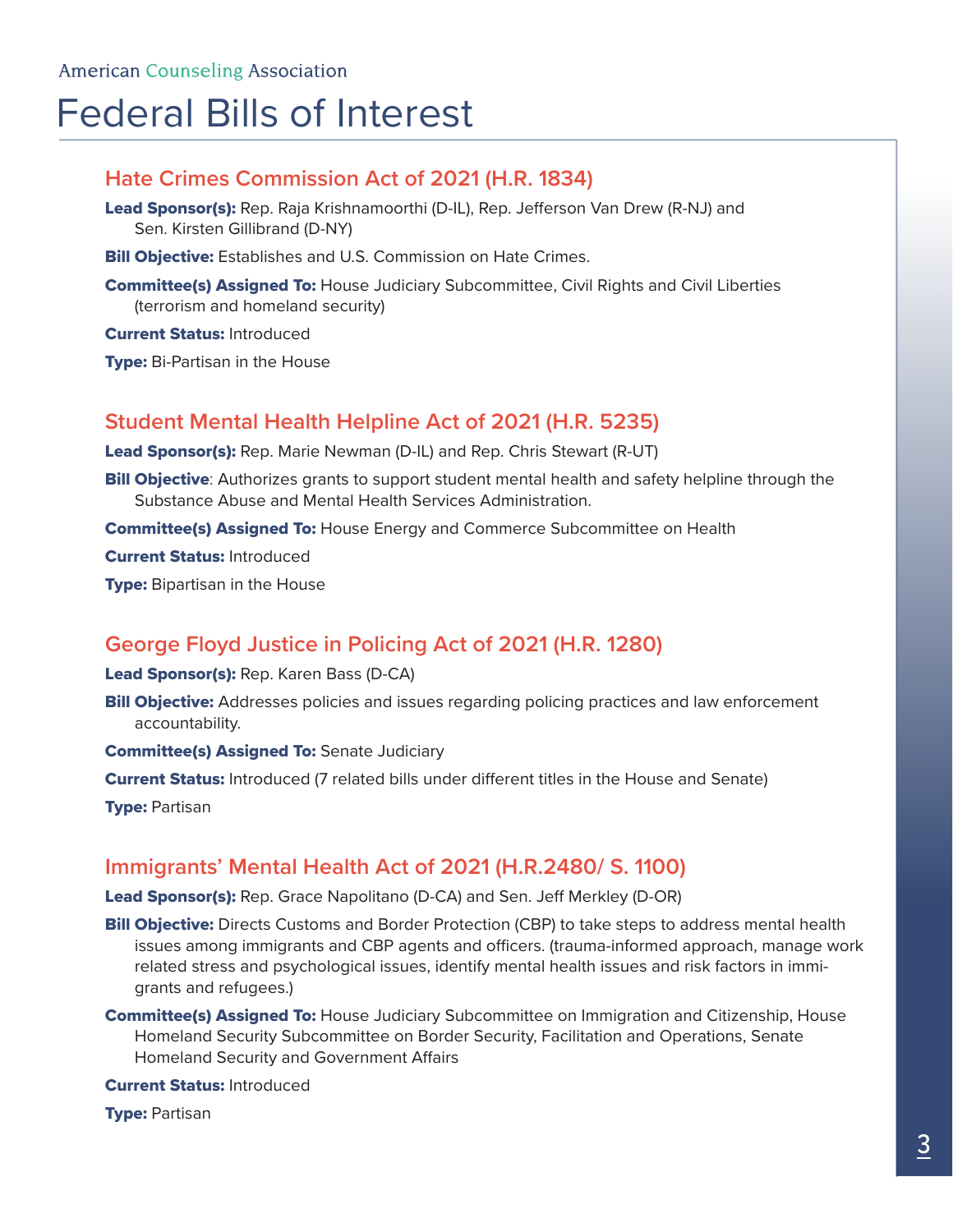# Federal Bills of Interest

## **Mental Health Matters Act (H.R. 7780)**

Lead Sponsor(s): Rep Mark DeSaulnier (D-CA) and Rep. Bobby Scot (D-VA)

**Bill Objective**: Support the behavioral needs of students and youth, invest in school-based behavioral health workforce, and ensure access to mental health and substance use disorder benefits.

**Committee(s) Assigned To: House Education and Labor** 

Current Status: Introduced

#### **Type: Partisan**

Note: ACA referenced on page 16 pg. the bill. The bill defines the term "student support personnel target ratio'' as the ratio of school-based mental health services providers-to-students needed to effectively address the needs of students, including at least 1 school counselor for every 250 students "as recommended by the American School Counselor Association and American Counseling Association"

### **Emmett Till Antilynching Act (H.R. 55) \***

Lead Sponsor(s): Rep. Bobby Rush (D-IL) and Rep. Louie Gohmert (R-TX)

**Bill Objective:** Bill makes lynching a federal hate crime offense

**Committee(s) Assigned To: House Judiciary** 

**Current Status:** Became Law (Related Bill S. 3710)

**Type: Bipartisan** 

## **COVID-19 Hate Crimes Act (S.937) \***

Lead Sponsor(s): Sen. Mazie Hirono (D-HI) and Sen. Bernard Sanders (I-VT)

**Bill Objective:** Establishes several programs: DOJ expedited review of hate crimes, online hate crime reporting process in states, raise awareness of hate crimes due to COVID-19, creates hate-crime state run hotline, convicted individual must participate in educational classes and/or community services.

#### **Committee(s) Assigned To: None**

**Current Status: Became Law** 

**Type:** Semi-Bipartisan

## **Public Safety Officer Support Act of 2022 (H.R.6943/S.3635)**

Lead Sponsor(s): Rep. David Trone (D-MD), Rep. Guy Reschenthaler (R-PA) and Sen. Tammy Duckworth (D-IL)

Bill Objective: Under Public Safety Officer's Benefits Program (PSOB), this bill extends death and disability benefits to certain public safety officers and survivors who suffer from PTSD or acute stress disorder following a stressful situation while on duty and extends benefits to public safety officers who are killed or injured on the line of duty.

**Committee(s) Assigned To: House Judiciary, Senate Judiciary Committee**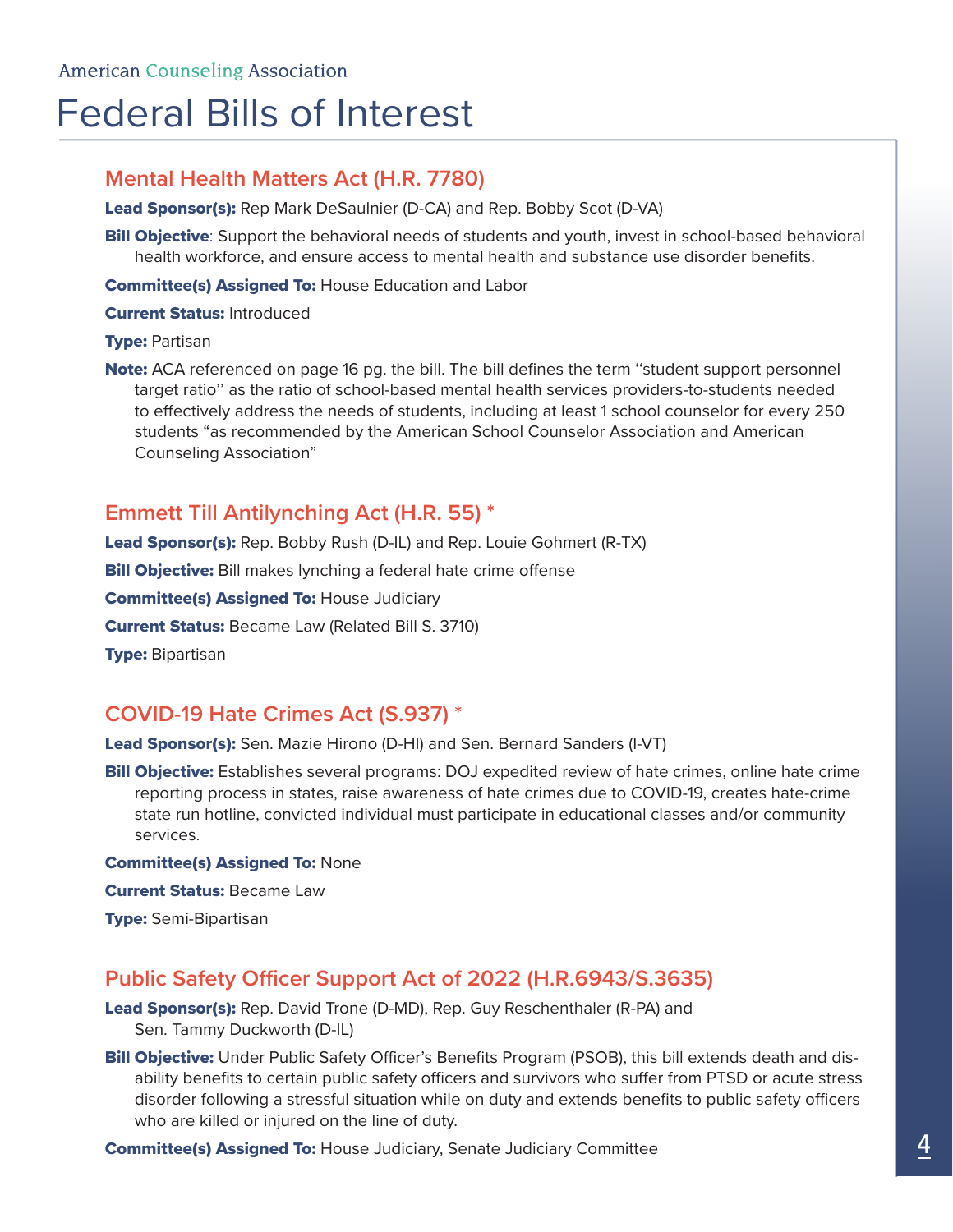# Federal Bills of Interest

**Current Status:** Passed the House, Introduced in Senate

**Type: Bi-Partisan** 

# **Michelle Alyssa Go Act (H.R. 7803)**

Lead Sponsor(s): Rep. Carolyn Maloney (D-NY)

**Bill Objective:** Official Summary Not Released – Bill would amend Title XIX of the Social Security Act to remove the exclusion from medical assistance under the Medicaid program of items and services for patients in an institution for mental diseases, and for other purposes.

**Committee(s) Assigned To: House - Energy and Commerce** 

**Current Status: Introduced in House** 

**Type: Partisan** 

# **Mental Health Services for Students Act of 2021 (H.R.721/S.1841)**

Lead Sponsor(s): Rep. Grace Napolitano (D-CA) and Sen. Tina Smith (D-MN)

Bill Objective: Provides statutory authority for the Project AWARE (Advancing Wellness and Resiliency in Education) State Educational Agency Grant Program that would be administered SAMHSA. The program supports school-based mental health services, including screening, treatment, and outreach programs.

**Committee(s) Assigned To:** Referred to Senate Committee on Health, Education, Labor, and Pensions

**Current Status: Passed House, Introduced in Senate** 

**Type: Partisan** 

# **Garrett Lee Smith Memorial Reauthorization Act (H.R.7255)**

Lead Sponsor(s): Rep. Cathy McMorris Rodgers (R-WA)

**Bill Objective:** Through FY2027, this bill reauthorizes various suicide prevention programs that focus on youth and young adults. These programs include grants for statewide or tribal youth suicide prevention and early intervention strategies and SUD services for college students, tasked working group to develop a plan to carry out a public education campaign regarding access to and reducing stigma associated with mental health services at institutions of higher education, and suicide prevention resource center that provides training.

**Committee(s) Assigned To: House Energy and Commerce** 

Current Status: Introduced

**Type: Partisan** 

# **Strengthen Kids' Mental Health Now Act of 2022 (H.R.7236)**

Lead Sponsor(s): Rep. Anna Eshoo (D-CA)

**Bill Objective:** Official summary not released – Bill focuses on funding community-based mental and behavioral health services for children and improving Medicaid payment for pediatric patients,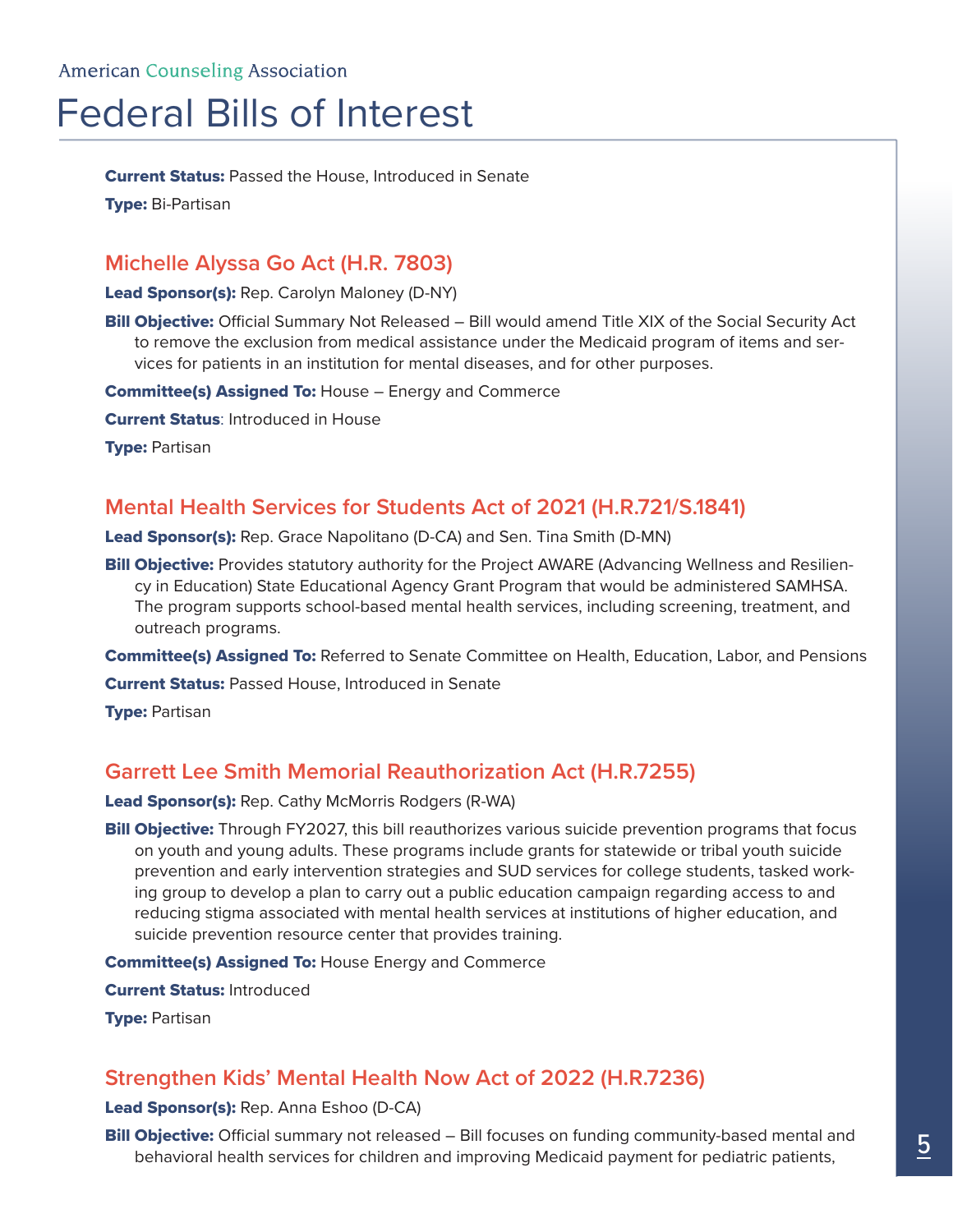# Federal Bills of Interest

expanding treatment access, behavioral health needs of pediatric patients, and requiring annual reviews by the Secretary of the Department of Health and Human Services of the Medicaid's Early and Periodic Screening, Diagnostic and Treatment program for pediatric mental and behavioral health services.

**Committee(s) Assigned To: House Energy and Commerce** 

**Current Status: Introduced** 

**Type: Partisan** 

## **Anna Westin Legacy Act of 2022 (H.R.7249/S.3686)**

Lead Sponsor(s): Rep. Doris Matsui (D-CA) and Sen. Amy Klobuchar (D-MN)

- **Bill Objective:** Requires SAMHSA to maintain the National Center of Excellence for Eating Disorders (NCEED) and specifies required activities for NCEED including providing frontline training of health care providers and other professionals.
- Committee(s) Assigned To: House Energy and Commerce, Senate Health, Education, Labor, and Pensions

**Current Status: Introduced** 

**Type: Partisan House, Bi-Partisan Senate** 

# **Pursuing Equity in Mental Health Act (H.R.1475/S.1795)**

Lead Sponsor(s): Rep. Bonnie Watson Coleman (D-NJ) and Sen. Robert Menendez (D-NJ)

**Bill Objective:** Establishes and expands programs through HHS grants to address racial and ethnic disparities in mental health and to reduce stigmas associated with mental health conditions and SUD's.

**Committee(s) Assigned To:** Senate Health, Education, Labor, and Pensions

**Current Status: Passed House, Introduced in Senate** 

**Type: Partisan** 

# **Enhancing Mental Health and Suicide Prevention Through Campus Planning Act (H.R.5407)**

Lead Sponsor(s): Rep. Susan Wild (D-PA)

**Bill Objective:** Requires the Department of Education to encourage institutions of higher education to develop and implement comprehensive campus mental health and suicide prevention plans.

**Committee(s) Assigned To: House Education and Labor** 

Current Status: Introduced

**Type: Partisan**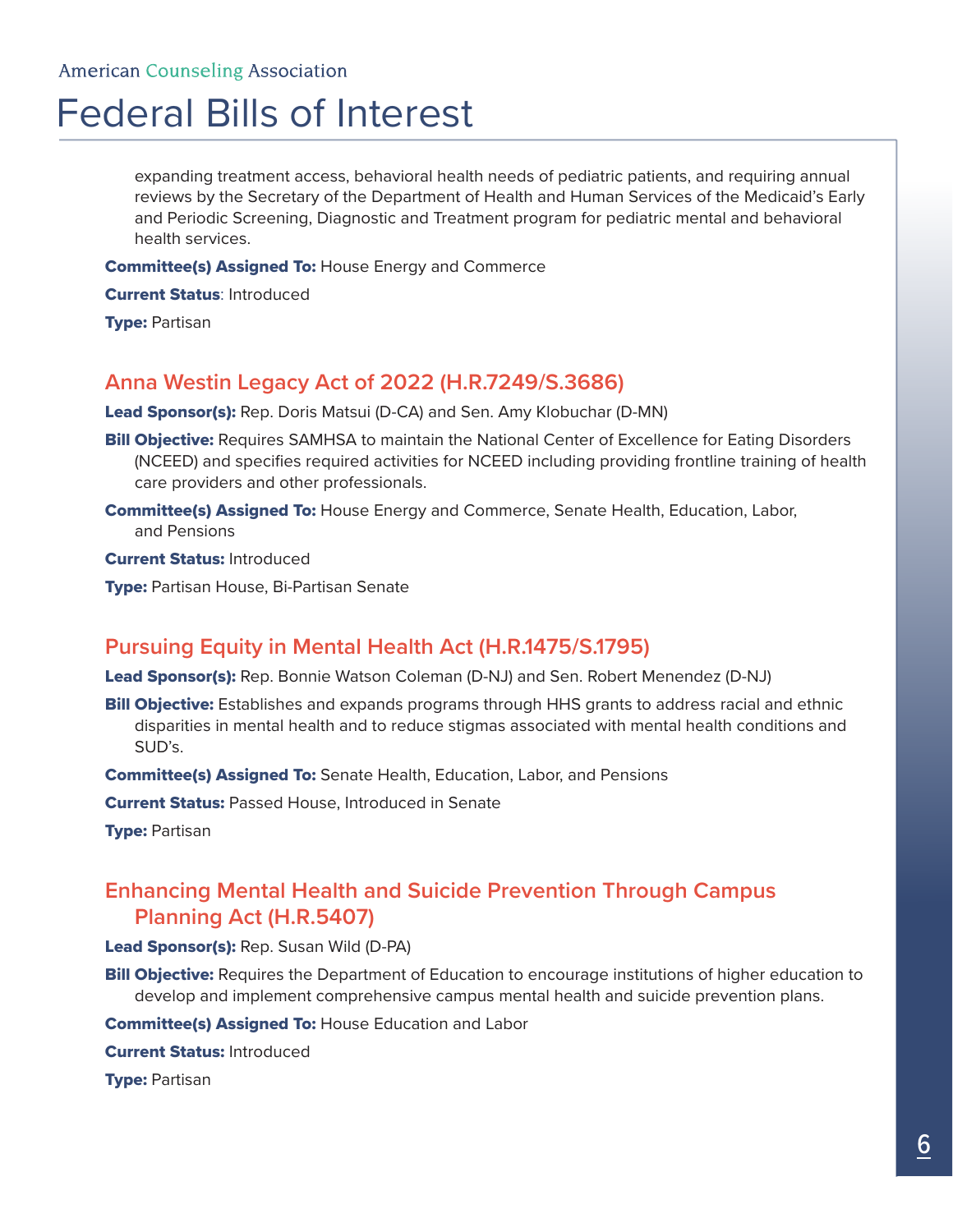# Federal Bills of Interest

### **Improving Access to Behavioral Health Integration Act (S.4306)**

Lead Sponsor(s): Sen. Tina Smith and Sen. Jerry Moran

**Bill Objective:** Official Summary Not Released – Bill supports integration of behavioral health services into primary care practices and amends the Public Health Service Act.

**Committee(s) Assigned To:** Senate Health, Education, Labor and Pensions

Current Status: Introduced

**Type: Bi-Partisan** 

# **STRONG Veterans Act of 2022 (H.R.6411)**

Lead Sponsor(s): Rep. Mark Takano (D-CA)

Bill Objective: Official Summary Not Released - To amend title 38, United States Code, to make certain improvements in the mental health care provided by the Department of Veterans Affairs, and for other purposes.

**Committee(s) Assigned To: House Veterans' Affairs** 

Current Status: Introduced

**Type: Partisan** 

## **Honoring our PACT Act of 2021 (H.R.3967)**

#### Lead Sponsor(s): Rep. Mark Takano (D-CA)

**Bill Objective:** The bill provides eligibility for Department of Veterans Affairs (VA) medical care, including mental health services and counseling, to veterans who (1) participated in a toxic exposure risk activity (a qualifying activity that requires a corresponding entry in an exposure tracking record system), (2) served in specified locations on specified dates, or (3) deployed in support of a specified contingency operation.

**Committee(s) Assigned To: House Veterans' Affairs; Armed Services** 

**Current Status: Passed House, on to Senate Floor** 

**Type: Bi-Partisan** 

# **FY23 Appropriations**

*Summary of Administration Budget Request Supported by ACA*

### **Health Resources and Services Administration (HRSA):**

- \$55 million for Addressing Emerging Issues and Social Determinants of Maternal Health
- \$10 million to support research and curricula development through Minority-Serving Institutions.
- \$31 million for Implicit Bias Training, and Bias Recognition Study
- \$10 million for screening and Treatment for Maternal Depression
- \$50 million for Behavioral Health Integration in Community-Based Settings